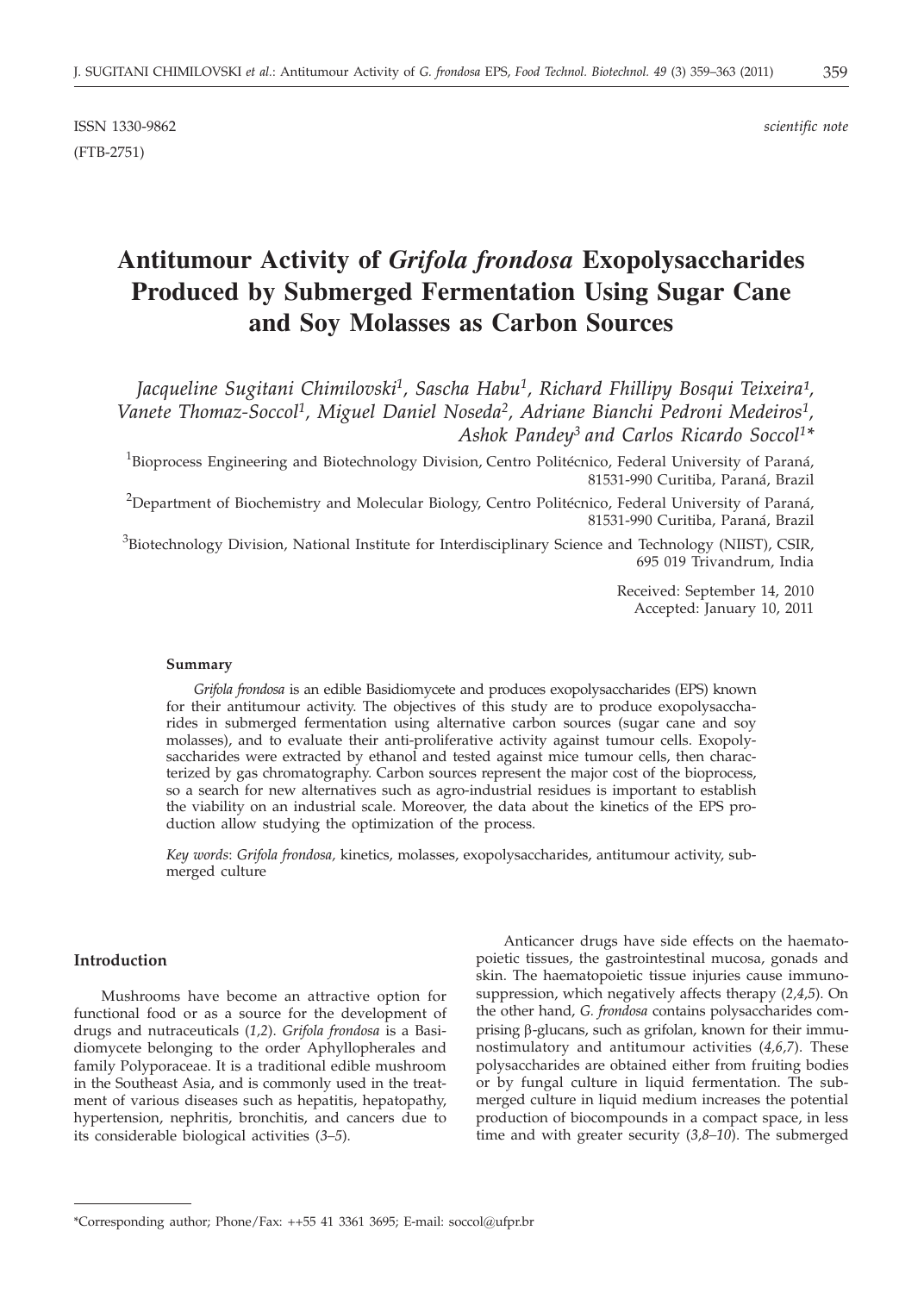fermentation is a practical alternative, feasible and it enables adaptability to large scale production in industry.

Carbon sources in the culture medium represent a major cost of the bioprocess. The use of cheap alternative carbon sources makes it feasible on an industrial scale. Apart from that, the reuse of industrial residues such as molasses is beneficial to the environment (*8,10, 11*). Production of polysaccharides by mushrooms has wide application in food industries, pharmaceuticals, cosmetics and other industries (*3,10–12*).

## **Materials and Methods**

# *Mushrooms*

The strain of *G. frondosa* was obtained from the standard stock of Bioprocesses and Biotechnology Laboratory (LPB) at the Federal University of Paraná (UFPR), Curitiba, Brazil. It was maintained on potato dextrose agar (PDA), incubated at (30±2) °C for seven days followed by refrigeration at 4 °C.

## *Pre-inoculum preparation*

Mushrooms were initially grown on PDA medium in a Petri dish 90 mm in diameter, and then the mycelium was transferred to a 500-mL flask containing 250 mL of basal modified medium composed of (in  $g/L$ ): glucose 20, yeast extract 3.0, MgSO<sub>4</sub>·7H<sub>2</sub>O 0.3 and K<sub>2</sub>HPO<sub>4</sub>· ·3H2O 0.6, pH=6.1, according to Fan *et al*. (*13*). The flask was incubated under agitation at 120 rpm and (28±2) °C for 10 days. After fermentation, the mushroom was homogenized under aseptic conditions.

#### *Submerged fermentation*

The submerged fermentation was done in 1-litre flask containing 500 mL of basal medium according to Fan *et al*. (*13*), with carbon source substituted with soy and sugar cane molasses.

Pre-inoculum was added to the fask in a fraction of 4 % (by volume). The fermentation was carried out at 28 °C, agitation of 120 rpm and initial pH=6.1 for 5 days. Aliquots were taken daily for kinetic analyses. The culture was filtered using Whatman no. 1 filter paper, under low pressure. The basal medium with glucose as the carbon source was also fermented under the same conditions as the control.

The production of exopolysaccharides (EPS), mycelia, residual sugar, and pH changes were analyzed daily. The submerged fermentation values are the mean of triplicate independent experiments with standard deviation.

## *Culture medium with sugar cane and soy molasses*

Molasses contain different types of sugar; however, they also contain inhibitory substances. Four different concentrations were tested  $(5, 10, 30 \text{ and } 35 \text{ g/L})$  to define which quantities of molasses would be ideal to substitute the glucose of the standard medium. The yield of EPS is directly related to the yield of biomass. Therefore, the best concentrations of sugar cane and soy molasses were chosen depending on the production of biomass in dry mass. The concentration of sugar was defined by

soluble solid percentage measured by a refractometer (RT-30ATC, Instrutherm, São Paulo, Brazil). The sugar cane molasses medium had  $3^{\circ}$ Brix (10 g/L) and the soy molasses medium had  $4$  °Brix (30 g/L). The molasses were donated by the Bioprocesses and Biotechnology Laboratory (LPB) at the Federal University of Paraná (UFPR), Brazil.

#### *Exopolysaccharide extraction*

The filtrate was concentrated to ¼ of the original volume by rotary evaporator under reduced pressure below 50 °C. Four parts of 95 % ethanol were added to the concentrated sample at low temperature (4 °C) overnight for EPS precipitation (*14*). The precipitate was recovered by centrifugation at 4000 rpm for 20 min and washed twice with ethanol.

## *Analytical methods*

Exopolysaccharides (EPS) were determined by phenol-sulphuric acid method (*15*). Residual glucose was measured according to the method of Somogyi-Nelson  $(16,17)$ . The biomass was measured as dry mass  $(g/L)$ and pH was verified with pH meter.

## *Methods of EPS treatment*

The EPS recovered from fermentation were lyophilized and then they were treated to improve their purity by two different treatments: (*i*) the EPS were dialyzed using membrane of 8–12 kDa for 24 h; (*ii*) the EPS were reprecipitated with ethanol. After the treatments, they were lyophilized again.

# *Determination of antiproliferative activity on Ehrlich tumour in vitro*

Treated and lyophilized EPS were weighed, added to distilled water and only the soluble fraction was used for tests. The samples were filtered in  $0.22$ - $\mu$ m filter for antiproliferative tumour cell tests.

Ehrlich tumour cells were grown in RPMI 1640 medium (Sigma-Aldrich, St. Louis, MO, USA) supplemented with 10 % heat-inactivated fetal bovine serum, 1 % glutamine and 1 % antibiotics, and incubated at 37 °C in humidified incubator containing  $5\%$  CO<sub>2</sub>.

The cell concentration was adjusted to  $10<sup>5</sup>$  cells/well and distributed in a 96 well-plate. The microplate was incubated for 24 h with different concentrations (10, 30, 60 and 100  $\mu$ g/mL) of EPS from mushrooms. Cultures were kept for 48 h at 37 °C in an incubator, maintaining a constant atmosphere of  $5\%$  CO<sub>2</sub>. PBS buffer was used as a negative control. Tumour cell proliferation was tested by 3-(4,5-dimethylthiazol-2-yl)-2,5-diphenyltetrazolium bromide (MTT) assay method. All tests were carried out in triplicate. The results were compared to the control groups. The inhibitory rate (in %) of Ehrlich tumour cells and sarcoma 180 cells were calculated as follows:

Inhibitory rate=[
$$
(B-A)/B
$$
]<sup>-100</sup> /1/

where *A* is the average absorbance at 550 nm of the treated groups and *B* is the average absorbance at 550 nm of the untreated group (control group).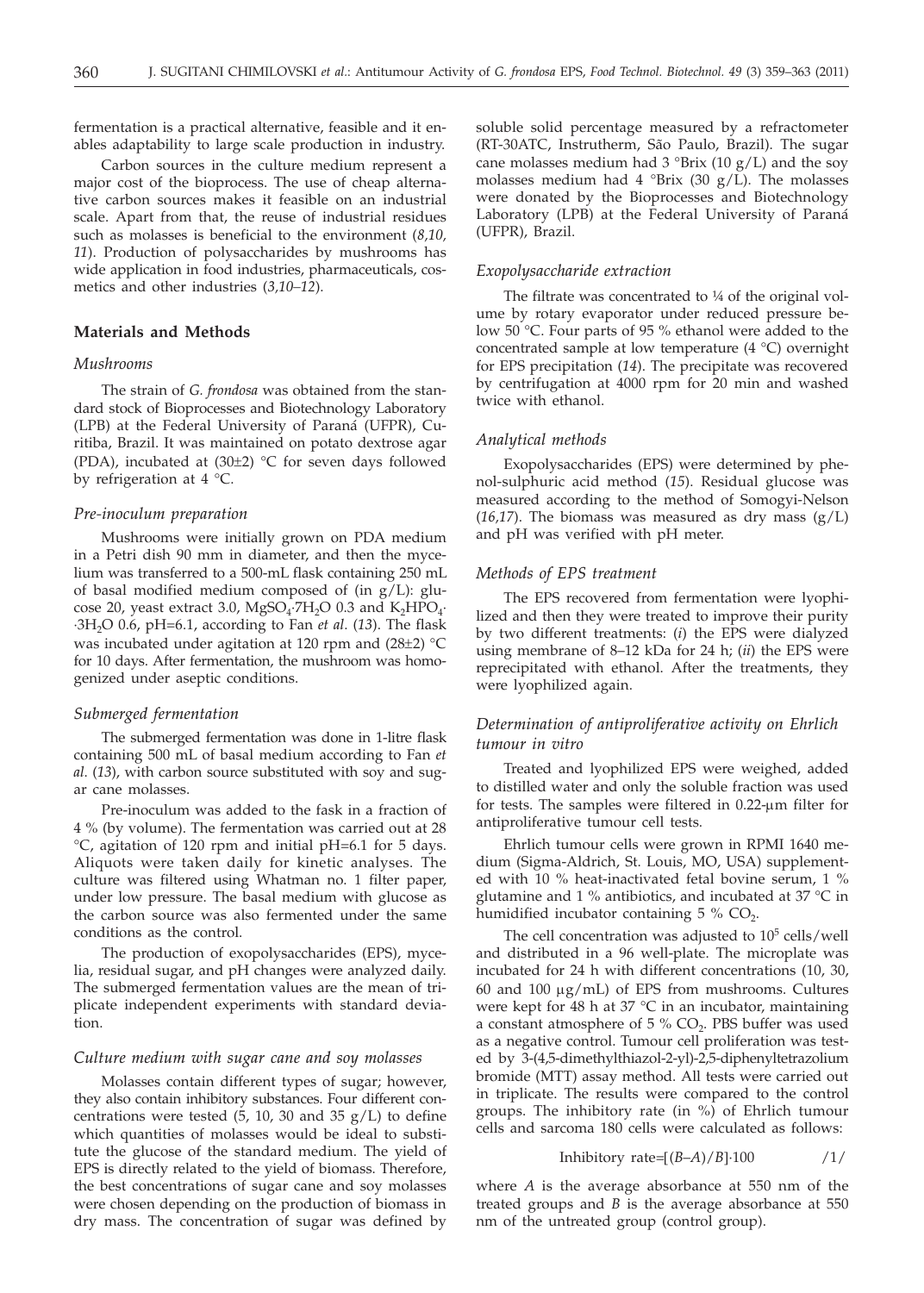#### *Monosaccharide composition*

Approximately 1 mg of EPS was treated with 0.5 mL of 1 M trifluoracetic acid (TFA), for 1 h at 120 °C. The acid was evaporated until desiccation, followed by  $N$ aBH<sub>4</sub> reduction, acetylation and analyzed by gas chromatography (*18*).

# **Results and Discussion**

## *Kinetics of EPS production from Grifola frondosa*

Alternative carbon sources showed significantly better results than the fermentation with the standard medium containing glucose. After 5 days, there were (19.11± 2.22)  $g/L$  of dry biomass and  $(3.86\pm0.02)$   $g/L$  of EPS using the soy molasses medium. Sugar cane molasses medium showed the best production, with  $(22.93\pm3.37)$  g/L of dry biomass and  $(5.14\pm0.26)$  g/L of EPS. The yields of EPS production achieved are presented in Table 1.

Molasses from sugar cane and soybeans have complex composition and can stimulate the metabolism of enzymes. The mean composition of soy molasses is (in %): protein 10.44, ashes 9.37, lipids 10.05, carbohydrates 40.77, with (in  $g/L$ ): glucose 8.43, fructose 8.26, sucrose 77.12, raffinose 23.12, stachyose 84.53 and other sugars (*19*). According to the United States Sugar Corporation (*20*), the typical composition of sugar cane molasses is (in %): protein 6.3, ashes 16.0, carbohydrates 48.3, with glucose 2.6, fructose 5.6, sucrose 35.9 and other sugars.

Previous studies had lower yields of EPS and biomass. *Grifola frondosa* cell growth yielded relatively high mycelial dry biomass (11.22 $\pm$ 1.14) g/L and the maximum EPS production was  $(2.248\pm0.107)$  g/L, which was achieved in 4 % glucose medium with 0.5 % soybean oil. *Grifola frondosa* showed production yield of exopolymer of 1.326 g/L, according to Cui *et al*. (*21*).

The initial pH of the culture medium was adjusted to 6.1. The pH of the sugar cane molasses medium decreases more than standard and soy molasses media as it is shown in Fig. 1.

Acidification is related to the fungus metabolism. It produces organic acids as by-products. This can also be observed in the sugar cane molasses medium (Fig. 1).

## *Antiproliferative activity on Ehrlich tumour*

The dialyzed EPS from *Grifola frondosa* showed higher antiproliferative activity on Ehrlich tumour cells of (65.05± 1.06) % at 100  $\mu$ g/well with soy molasses medium, while the reprecipitated EPS showed the activity of (67.06±1.13) % at  $100 \mu g$ /well with sugar cane molasses medium. Dif-

ferences in the inhibitory activity of different EPS concentrations on tumour cells suggest that they are dose- -dependent.

Exopolysaccharides from mushrooms are a well-known biological response modifier (BRM). EPS were extracted from the fermentation broth and then received two different treatments to test the improvement in the purity. The two treatments were tested by the proliferation of tumour cell tests. EPS produced with alternative carbon sources showed more inhibitory activity than the EPS from standard medium with glucose (control; Fig. 2).

Antitumour and immunomodulating activities of the sulphated derivative of EPS from *G. frondosa* were estimated *in vitro* and *in vivo* by Nie *et al*. (*22*). EPS inhibited the proliferation of SGC-7901 cells and induced apoptosis, in a dose-dependent manner. The results from *in vivo* experiments demonstrated that EPS significantly inhibited the tumour growth and enhanced the peritoneal macrophage phagocytosis in sarcoma 180-bearing mice.

#### *Characterization of EPS*

Polysaccharides offer a high capacity for carrying biological information because of their increased potential for structural variability. Therefore, this variability in polysaccharide structure gives the necessary flexibility for the precise regulatory mechanisms of various cell-cell interactions in higher organisms.

The major sugar component of *Grifola frondosa* fruiting body is glucose, while fucose, xylose, mannose and galactose are minor components (*22*). Polysaccharide struc-



**Fig. 1.** pH of fermentation broth with three different carbon sources

Table 1. Best yields of fermentation with three different carbon sources

| Carbon source       | Production<br>peak/day | $\gamma$ (biomass)<br>g/L | $\gamma$ (EPS)<br>g/L | $Y_{P/X}$<br>$\gamma$ (EPS)/ $\gamma$ (biomass) | Productivity (EPS)<br>$g/(L \cdot day)$ |  |
|---------------------|------------------------|---------------------------|-----------------------|-------------------------------------------------|-----------------------------------------|--|
| Soy molasses        |                        | $19.11 + 2.22$            | $3.86 \pm 0.02$       | $0.202 + 0.01$                                  | 0.040                                   |  |
| Sugar cane molasses |                        | $22.93 \pm 3.37$          | $5.14 + 0.26$         | $0.195 \pm 0.07$                                | 0.033                                   |  |
| Glucose             |                        | $13.33 + 1.33$            | $2.03+0.02$           | $0.152 + 0.02$                                  | 0.019                                   |  |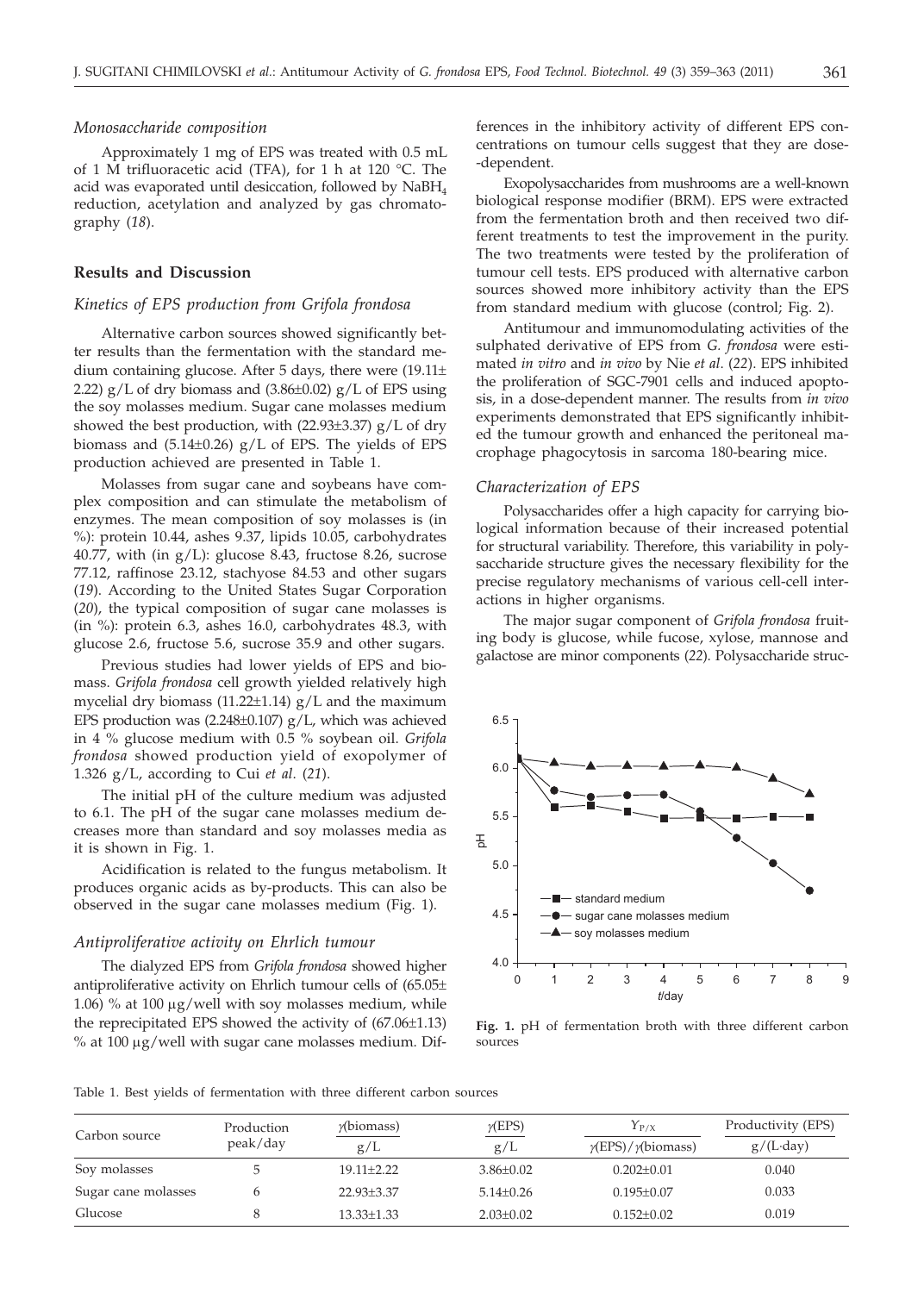

**Fig. 2.** Inhibitory activity against tumour cells of EPS from three different culture media: sugar cane molasses, soy molasses and standard medium (glucose): a) inhibitory activity from dialyzed EPS; b) inhibitory activity of reprecipitated EPS

Table 2. Monosaccharide composition of EPS produced by submerged fermentation of *Grifola frondosa* with different carbon sources

| Carbon source          | Treatment       | $w/\%$ |       |       |       |       |       |      |       |
|------------------------|-----------------|--------|-------|-------|-------|-------|-------|------|-------|
|                        |                 | Rha    | Fuc   | Rib   | Ara   | Xyl   | Man   | Gal  | Glc   |
| Sugar cane<br>molasses | reprecipitation |        | 22.94 | -     | 36.03 | 13.98 | 11.73 | 2.86 | 12.76 |
|                        | dialysis        | 2.10   | 5.48  | 1.31  | 45.54 | 5.86  | 19.30 | 7.12 | 13.29 |
| Soy molasses           | reprecipitation | 23.16  | 5.64  | 13.21 | 7.78  |       | 23.99 | 3.49 | 22.73 |
|                        | dialysis        | 0.69   | 3.11  | 1.70  | 6.41  | 1.49  | 72.44 | 6.96 | 7.20  |
| Glucose                | -               | 0.40   | 0.18  | 0.37  | 0.51  | 0.12  | 4.26  | 0.52 | 93.65 |

Rha=rhamnose, Fuc=fucose, Rib=ribose, Ara=arabinose, Xyl=xylose, Man=manose, Gal=galactose, Glc=glucose

Table 3. Monosaccharide composition of sugar cane and soy molasses without fermentation

| Molasses   | Treatment       | $w/\%$ |      |      |       |       |       |      |       |
|------------|-----------------|--------|------|------|-------|-------|-------|------|-------|
|            |                 | Rha    | Fuc  | Rib  | Ara   | Xvl   | Man   | Gal  | Glc   |
| Sugar cane | reprecipitation | 0.98   | 3.19 | 2.64 | 32.16 | 8.80  | 14.66 | 2.68 | 34.89 |
|            | dialysis        | 1.36   | 6.36 | 1.93 | 39.37 | 10.76 | 13.53 | 4.10 | 22.59 |
| Soy        | reprecipitation |        |      | 5.69 | 7.25  | -     | 64.75 | 4.71 | 17.60 |
|            | dialysis        | 0.56   | 0.65 | 3.20 | 5.44  | 0.35  | 70.91 | 5.25 | 13.64 |

Rha=rhamnose, Fuc=fucose, Rib=ribose, Ara=arabinose, Xyl=xylose, Man=manose, Gal=galactose, Glc=glucose

ture in submerged culture may depend on the composition of a nutrient medium. The conformational structure of polysaccharides and the molecular mass have played a dominant role in the antitumour activity (*23,24*).

Monosaccharide composition of EPS varies according to the carbon source and the treatment after fermentation (Table 2). The molasses media were also analyzed by gas chromatography and the results are shown in Table 3. Tables 2 and 3 show that fermentation changes the monosaccharide composition of EPS. The EPS from standard medium is different from the EPS from medium with alternative carbon sources, which explains the different inhibitory responses during the biological tests against tumour cells.

#### **Conclusion**

Kinetics data are essential for fermentation in a bioreactor. The alternative carbon sources showed a high production of EPS and biomass. EPS produced by alternative carbon sources showed interesting antiproliferative properties on cancer cells. Polysaccharides from *G. frondosa* resulted in distinct monosaccharide compositions when fermented with different carbon sources.